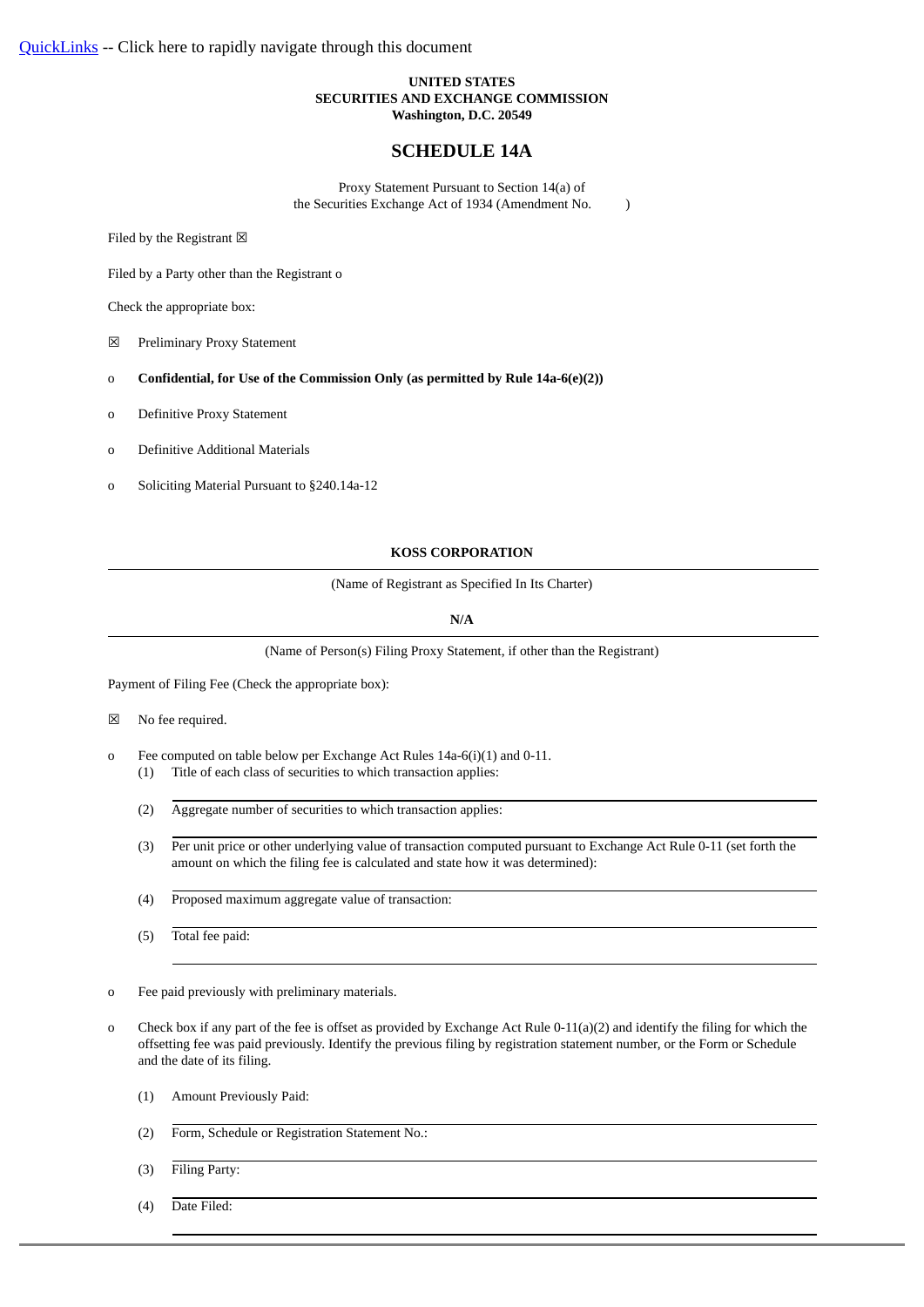# **KOSS CORPORATION**

**4129 North Port Washington Avenue Milwaukee, Wisconsin 53212**

# **NOTICE OF SPECIAL MEETING OF STOCKHOLDERS**

# **to be held on**

# **, 2009**

<span id="page-1-0"></span> We hereby notify you that we will hold a special meeting of stockholders of Koss Corporation at the Milwaukee River Hilton Hotel at 4700 North Port Washington Avenue, Milwaukee, Wisconsin, on , , 2009, at a.m. At the special meeting, we will consider and act on the following proposals:

- 1. To authorize Koss's Board of Directors, in its discretion, to amend the Restated Certificate of Incorporation to increase the total number of shares of Common Stock that Koss has the authority to issue from eight million five hundred thousand (8,500,000) shares to twenty million (20,000,000) shares; and
- 2. Such other business as may properly be brought before the Special Meeting.

 Stockholders of Koss may also be asked to vote upon a proposal to adjourn or postpone the special meeting. Koss could use any adjournment or postponement of the special meeting for the purpose, among others, of allowing additional time for soliciting additional votes to authorize the Board of Directors to approve the amendment of Koss's Restated Certificate of Incorporation.

Only stockholders of record at the close of business on , 2009, will be entitled to notice of and to vote at the special meeting. Information regarding the matters to be considered and voted upon at the special meeting is set forth in the Proxy Statement accompanying this notice.

 You are cordially invited to attend our special meeting in person, if possible. In order to assist us in preparing for our special meeting, we urge you to promptly sign and date the enclosed proxy and return it in the enclosed envelope, which requires no postage. If you attend our special meeting, you may vote your shares in person even if you previously submitted a proxy.

By Order of the Board of Directors

Sujata Sachdeva, Secretary

Milwaukee, Wisconsin , 2009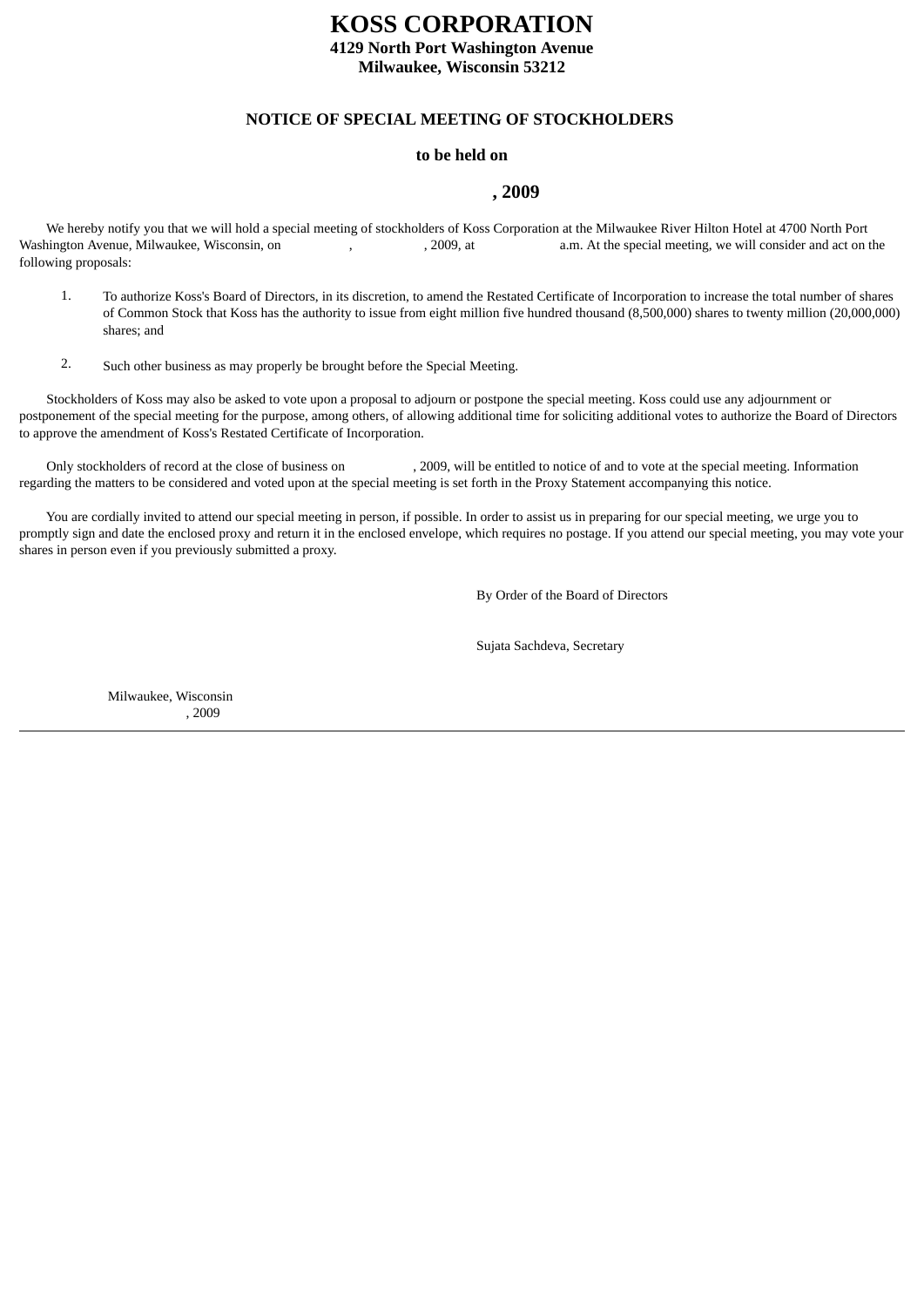# **KOSS CORPORATION**

# **PROXY STATEMENT**

# **SPECIAL MEETING OF STOCKHOLDERS**

 **, 2009**

### **INTRODUCTION**

 **THIS PROXY STATEMENT IS FURNISHED IN CONNECTION WITH THE SOLICITATION OF PROXIES BY THE BOARD OF DIRECTORS OF KOSS CORPORATION** (the "Company") for use at the Company's Special Meeting of Stockholders (the "Meeting") and any adjournment thereof, for the purposes set forth in the foregoing Notice of Special Meeting of Stockholders.

 **Date, Time, and Location.** The Meeting will be held at the Milwaukee River Hilton Hotel, 4700 North Port Washington Avenue, Milwaukee, Wisconsin 53212, on , , , , , , , , 2009, at a.m. local time.

 **Purposes of the Meeting.** The Company is soliciting the stockholders' proxies. At the Meeting, stockholders will consider and vote upon the following: (i) the authorization of the Company's Board of Directors, in its discretion, to amend the Company's Restated Certificate of Incorporation to increase the total number of shares of the Company's common stock (the "Common Stock") that the Company has the authority to issue from eight million five hundred thousand (8,500,000) shares to twenty million (20,000,000) shares; and (ii) such other business as may properly be brought before the Meeting.

**Proxy Solicitation.** The cost of soliciting proxies will be borne by the Company. Proxies will be solicited primarily by mail and may be made by directors, officers, and employees personally or by telephone. The Company will reimburse brokerage firms, custodians, and nominees for their out-of-pocket expenses incurred in forwarding proxy materials to beneficial owners. Proxy Statements and proxies will be mailed to stockholders on approximately , 2009.

 **Quorum and Voting Information.** Only stockholders of record of the Company's Common Stock at the close of business on , 2009 (the "Record Date") are entitled to vote at the Meeting. As of the Record Date, there were issued and outstanding shares of Common Stock, each of which is entitled to one vote per share. A quorum of stockholders is necessary to take action at the Meeting. A majority of the outstanding shares of Common Stock, represented in person or by proxy, will constitute a quorum of stockholders at the Meeting. Votes cast by proxy or in person at the Meeting will be tabulated by the inspector of elections appointed for the Meeting. The inspector of elections will determine whether or not a quorum is present at the Meeting. The inspector of elections will treat abstentions as shares of Common Stock that are present and entitled to vote for purposes of determining the presence of a quorum. If a broker indicates on the proxy that it does not have discretionary authority to vote certain shares of Common Stock on a particular matter (a "broker non-vote"), those shares will not be considered as present and entitled to vote with respect to that matter (although those shares are considered entitled to vote for quorum purposes and may be entitled to vote on other matters).

1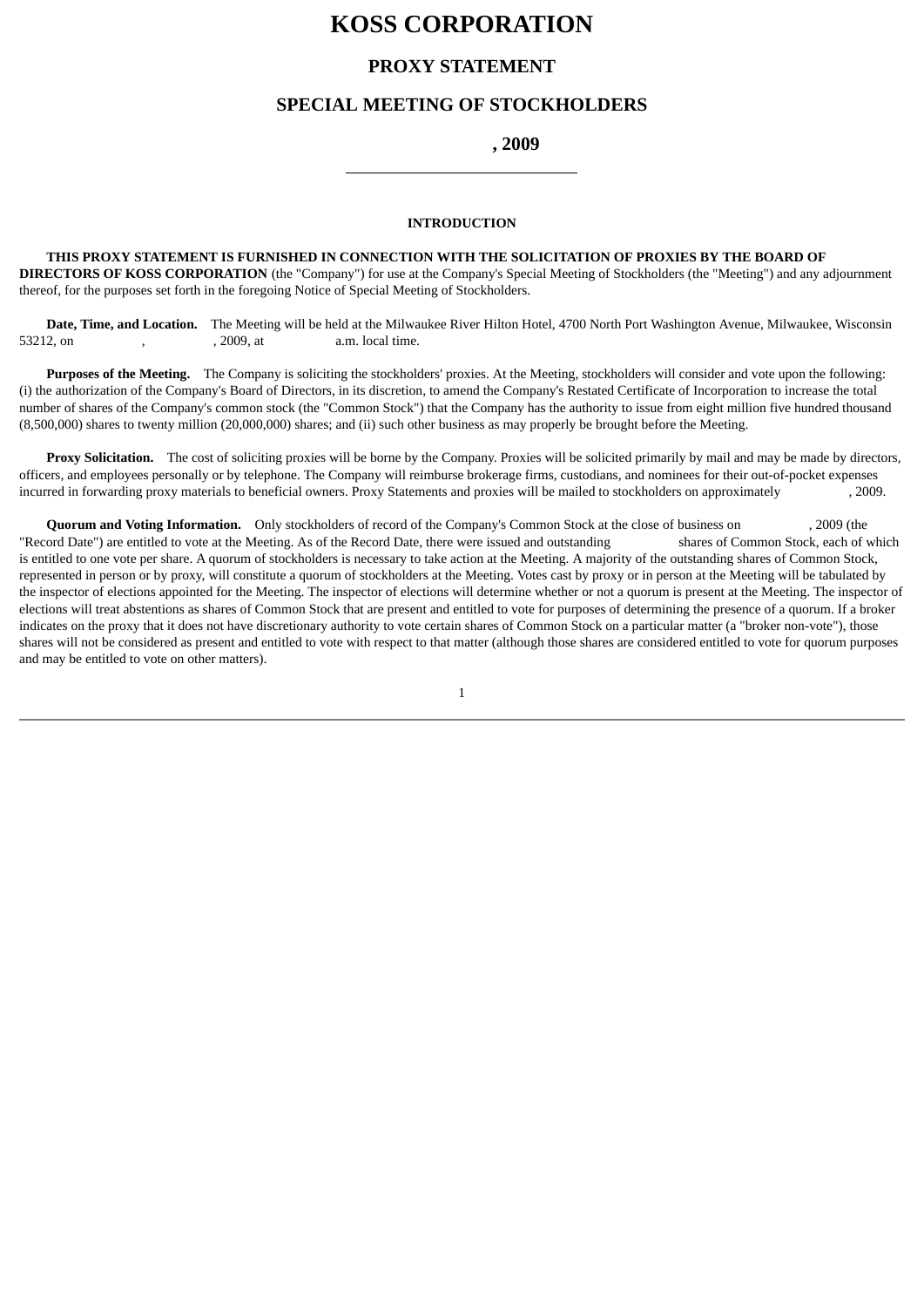The vote required to authorize the Company's Board of Directors, in its discretion, to amend the Company's Restated Certificate of Incorporation to increase the total number of shares of Common Stock that the Company has the authority to issue from eight million five hundred thousand (8,500,000) shares to twenty million (20,000,000) shares is the affirmative vote of the holders of a majority of the outstanding shares of Common Stock entitled to vote at the Meeting. The vote required to approve any other matter to be presented to the Meeting is the affirmative vote of a majority of the shares of Common Stock present in person or represented by proxy at the Meeting. Abstentions and broker non-votes will have the same effect as votes "against" authorization of the Board of Directors to amend the Company's Restated Certificate of Incorporation to increase the total number of shares of Common Stock that the Company has the authority to issue from eight million five hundred thousand (8,500,000) shares to twenty million (20,000,000) shares.

 **Proxies and Revocation of Proxies.** A proxy in the accompanying form that is properly executed, duly returned to the Company, and not revoked, will be voted in accordance with instructions contained therein. In the event that any matter not described in this Proxy Statement properly comes before the Meeting, the accompanying form of proxy authorizes the persons appointed as proxies thereby (the "Proxyholders") to vote on such matter in their sole discretion. At the present time, the Company knows of no other matters that are to come before the Meeting. *See* "PROPOSAL 2. TRANSACTION OF OTHER BUSINESS." If no instructions are given with respect to any particular matter to be acted upon, a proxy will be voted "FOR" the authorization of the Company's Board of Directors, in its discretion, to amend the Company's Restated Certificate of Incorporation to increase the total number of shares of Common Stock that the Company has the authority to issue from eight million five hundred thousand (8,500,000) shares to twenty million (20,000,000) shares, and to approve any other matter to be presented to the Meeting. If matters other than those mentioned in this Proxy Statement properly come before the Meeting, a proxy will be voted in accordance with the best judgment of a majority of the Proxyholders named therein.

 Each such proxy granted may be revoked at any time before it is voted by filing with the Secretary of the Company a written notice of revocation, by delivering to the Company a duly executed proxy bearing a later date, or by attending the Meeting and voting in person.

#### **Important Notice Regarding the Availability of Proxy Materials for the Stockholder Meeting to Be Held on , 2009**

**The Notice of Special Meeting of Stockholders, Proxy Statement and Proxy Card are available at** *www.koss.com*.

2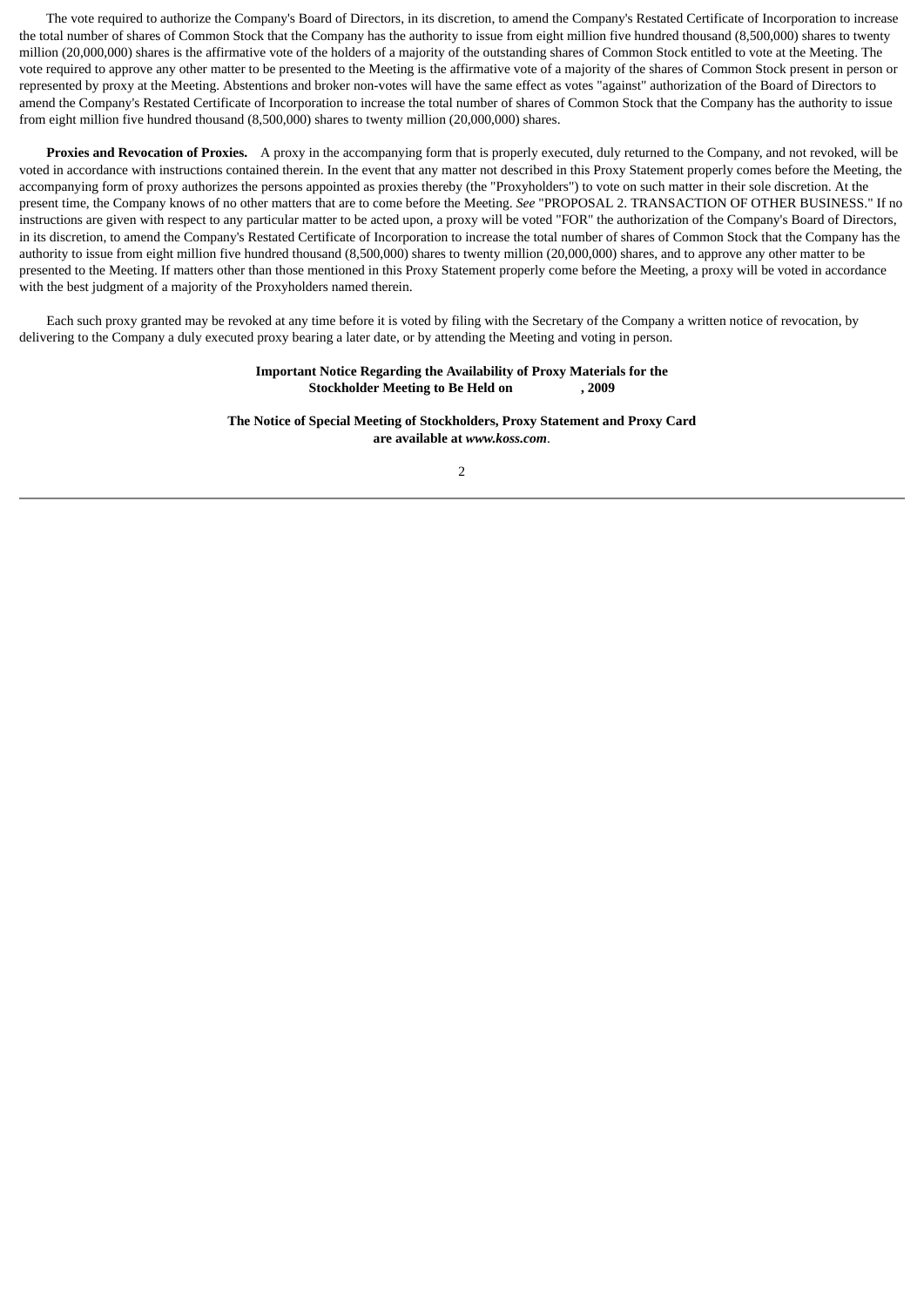#### **PROPOSAL 1. AUTHORIZATION TO AMEND RESTATED CERTIFICATE OF INCORPORATION**

<span id="page-4-0"></span> The Company's Restated Certificate of Incorporation currently authorizes the issuance of a total of 8,500,000 shares of Common Stock. The amendment being proposed for approval at the Special Meeting would authorize the Board of Directors to increase the total number of authorized shares of Common Stock from 8,500,000 to 20,000,000 shares, par value \$0.005 per share.

 The full text of the proposed amendment is set forth in Appendix A to this Proxy Statement. The newly authorized shares of Common Stock will constitute additional shares of the existing class of Common Stock and, if and when issued, will have the same rights and privileges as the shares of Common Stock currently authorized.

#### *Reasons for the Proposed Amendment*

 The Company's Board of Directors recommends the increase in the number of authorized shares of Common Stock in order to allow the Company to effect a two-for-one forward stock split, which is required in order to bring the Company into compliance with Nasdaq's listing requirements. On September 10, 2009, Nasdaq notified the Company that it no longer met the 750,000 minimum publicly held shares requirement under Listing Rule 5450(b)(1)(B) for continued listing on The Nasdaq Global Market. The proposed stock split will cause the Company's total number of publicly held shares to exceed the 750,000 minimum threshold while maintaining the Company's compliance with Nasdaq's other continued listing requirements. On September 24, 2009, the Company submitted its compliance plan to Nasdaq describing the proposed stock split. On September 29, 2009, Nasdaq granted the Company an extension of time in order to allow the Company to regain compliance with Nasdaq's listing requirements. The Company must regain compliance with Nasdaq's listing requirements by December 24, 2009.

 On October 7, 2009, the Company's Board of Directors voted to recommend to the stockholders that the number of authorized shares of the Common Stock of the Company be increased from 8,500,000 shares to 20,000,000 shares. At that meeting, the Board of Directors conditionally approved a two-for-one forward stock split to be effected in the form of a stock dividend of one share of Common Stock for each share of Common Stock outstanding on or about , 2009, the proposed record date for the stock split. The stock split is conditioned upon approval by the stockholders of the proposed amendment.

As of face of the constants a shares were issued and outstanding. Additionally, approximately shares were reserved for issuance pursuant to the Company's stock options plan, leaving only approximately **authorized and unreserved shares of Common Stock available for future** use. The current number of authorized and unreserved shares of Common Stock is insufficient to effect the two-for-one forward stock split. The proposed amendment will permit the Board of Directors to issue the additional shares to accommodate the forward stock split and bring the Company into compliance with Nasdaq's listing requirements.

 A stockholder vote against the proposed increase in the number of authorized shares of the Company's Common Stock will have the effect of preventing the stock split and could result in the eventual delisting of the Company's Common Stock from the Nasdaq Global Market due to failure to company with Nasdaq's listing requirements. If the Company's Common Stock is delisted, the Company has the right to appeal Nasdaq's delisting determination to a Listing Qualifications Panel.

#### *Stock Split Implementation*

 If the proposed amendment is approved, holders of record of Common Stock as of the close of business on the stock split record date will receive, as a stock dividend, one additional share of Common Stock for each share of Common Stock owned as of that date. The stockholders of the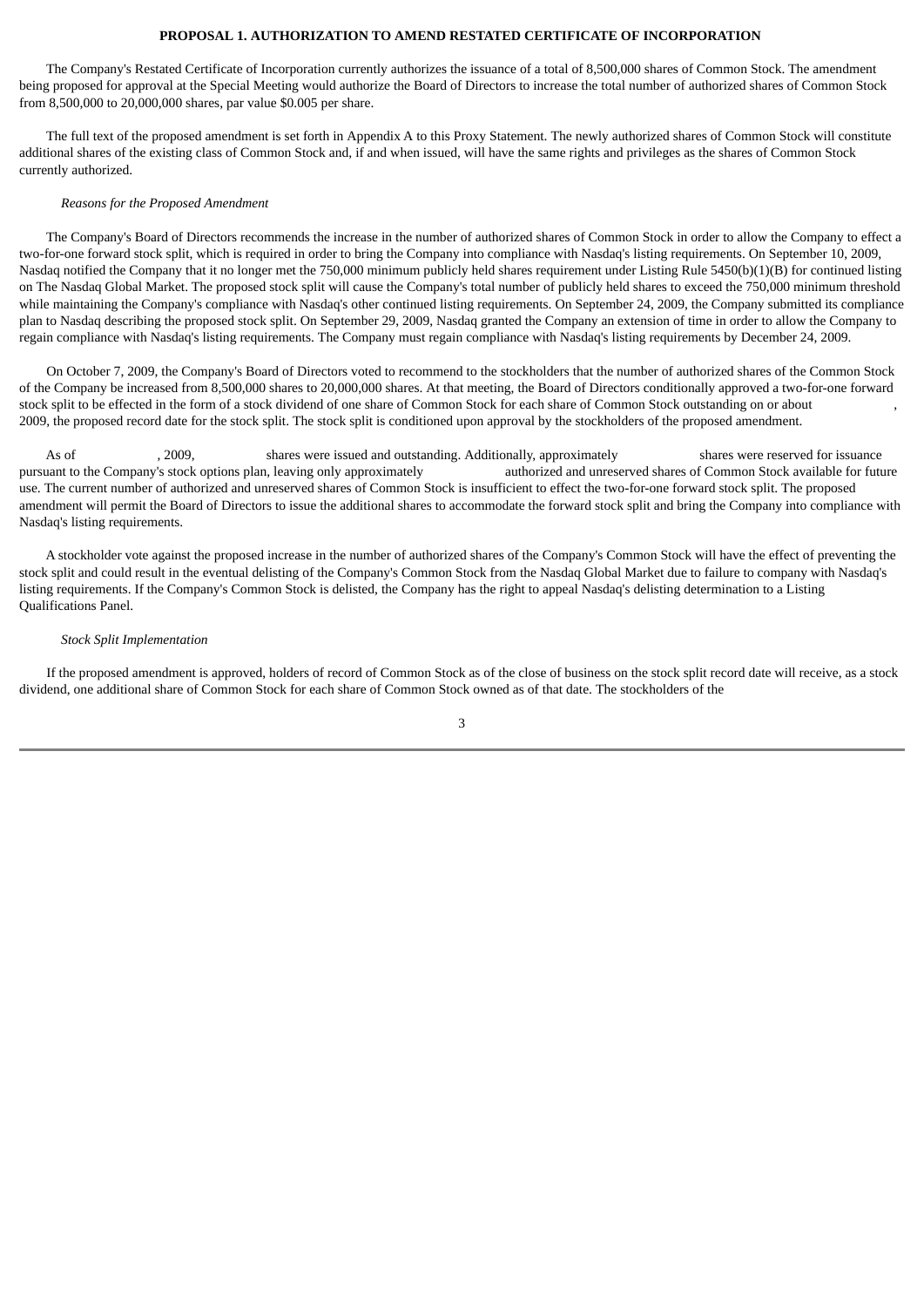Company as of the stock split record date will not pay, and the Company will not receive, any payment or other consideration for the additional shares that will be issued or the adjustments that will be made pursuant to the stock split. A stockholder's equity interest in the Company will not increase as a result of the stock split; however, any sale of the shares received as a result of the stock split by a stockholder will reduce such stockholder's proportional equity in the Company.

 The Company will apply to Nasdaq for listing of the additional shares of Common Stock to be issued if the proposed amendment is approved. If the proposed amendment is approved, all holders of record of Common Stock at p.m., Central Time, on the proposed record date for the split, , 2009, will receive one additional share for each share that they own of record on that date.

 Holders of Common Stock should retain their Common Stock certificates issued prior to the stock split record date, and those certificates issued prior to that date will continue to represent the number of shares of Common Stock evidenced thereby. American Stock Transfer & Trust Co., LLC, the Company's transfer agent, will deliver a physical certificate representing the additional shares of Common Stock each holder is entitled to as a result of the stock split. American Stock Transfer & Trust Co., LLC, which will serve as the record keeper for all shares of Common Stock being issued in connection with the stock split, can be reached at 1-800-937-5449.

 Holders of Common Stock whose shares are held by a broker or other nominee in "street name" will not receive certificates representing the new shares. Instead, their accounts will be credited with the new shares in accordance with the procedures used by their broker or nominee.

### **IMPORTANT NOTE: CERTIFICATES REPRESENTING SHARES OF COMMON STOCK ISSUED PRIOR TO THE STOCK SPLIT WILL CONTINUE TO REPRESENT THE SAME NUMBER OF SHARES OF COMMON STOCK AFTER THE EFFECTIVE DATE. THEREFORE, PLEASE DO NOT DESTROY OR RETURN YOUR EXISTING CERTIFICATES.**

#### *Accounting Effects of the Proposed Stock Split*

 If the proposed amendment is approved, an amount equal to the par value of shares issued in the stock split will be transferred from Koss's additional paid-in capital account to its common stock account. The par value of the Common Stock after the stock split will be \$0.005.

#### *Tax Effects of the Stock Split*

 The Company has been advised that the proposed stock split will result in no gain or loss or realization of taxable income to owners of Common Stock under existing United States federal income tax laws. The tax basis of each share of Common Stock held immediately before the stock split will be allocated pro rata between this original share and the new share of Common Stock distributed with respect to the original share. Each new share will be deemed to have been acquired at the same time as the original share with respect to which the new share was issued. The laws of jurisdictions other than the United States may impose income taxes on the issuance of the additional shares, and stockholders are urged to consult their own tax advisers.

#### *Anti-Takeover Effects of the Proposed Amendment*

 The increase in the authorized number of shares of Common Stock and the subsequent issuance of such shares could have the effect of delaying or preventing a change of control of the Company without further action by the stockholders. Shares of authorized and unissued Common Stock could (within the limits imposed by applicable law) be issued in one or more transactions that would make a change of control of the Company more difficult, and therefore less likely. The additional authorized shares could be used to discourage persons from attempting to gain control of the Company, by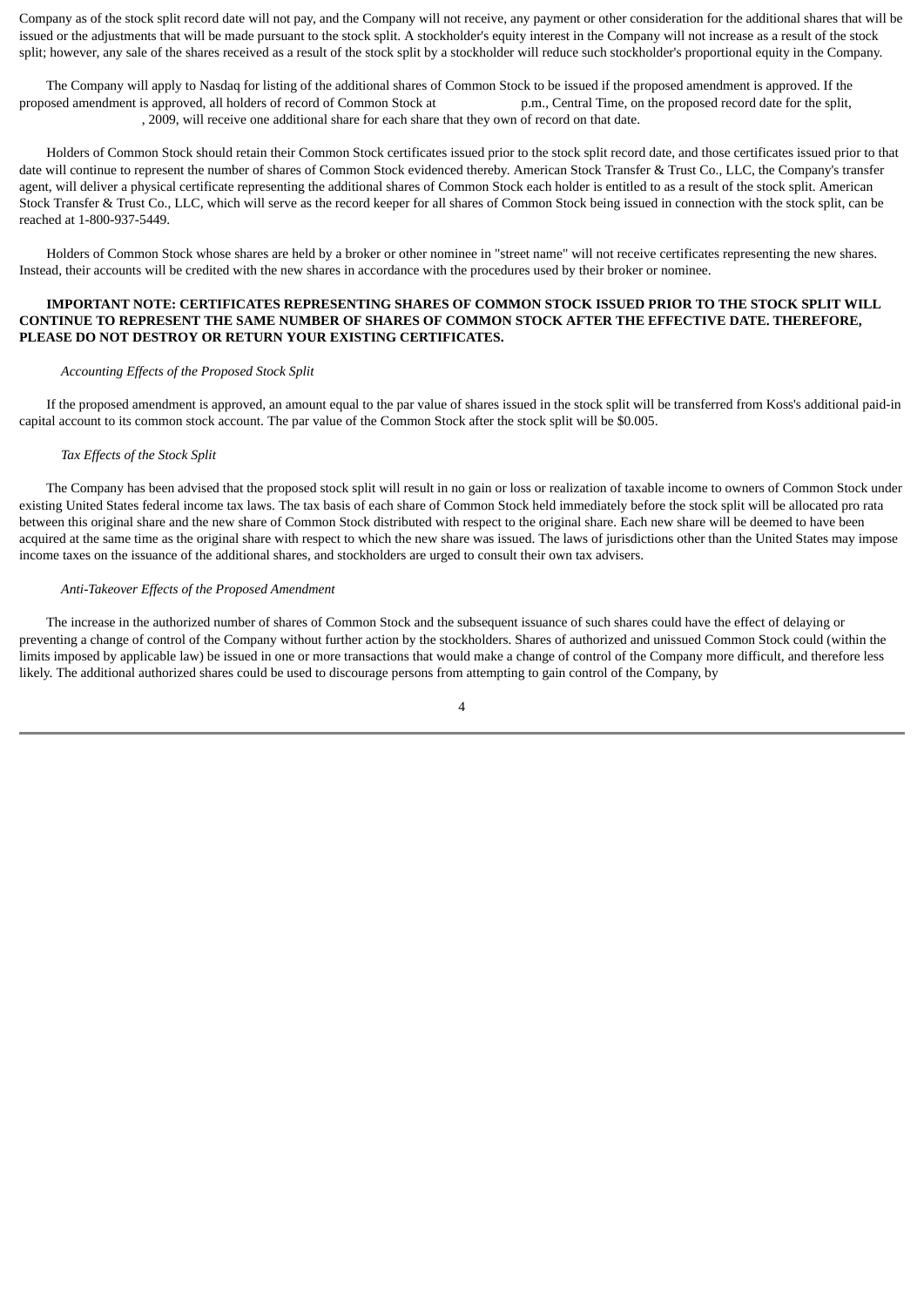diluting the voting power of shares then outstanding or increasing the voting power of persons who would support the Board of Directors in a potential takeover scenario.

 In addition, the increased number of shares authorized by the proposed amendment could permit the Board of Directors to issue Common Stock to persons supportive of management's position. Such persons might then be in a position to vote to prevent or delay a proposed business combination that is deemed unacceptable to the Board of Directors, although perceived to be desirable by some stockholders. Any such issuance could provide management with a means to block any vote that might be used to effect a business combination in accordance with the Restated Certificate of Incorporation.

#### *Additional Effects of the Stock Split*

 Upon the effectiveness of the stock split, appropriate adjustments will be made to stock options awarded and to be awarded under the Company's stock options program.

 Under Delaware law, the Company's stockholders are not entitled to dissenters' rights with respect to the proposed amendment to the Company's Restated Certificate of Incorporation. Furthermore, the Company's stockholders do not have preemptive rights, which means they do not have the right to purchase shares in any future issuance of Common Stock in order to maintain their proportionate equity interests in the Company.

 Although the Board of Directors will authorize the further issuance of Common Stock after the stock split only when it considers such issuance to be in the best interests of the Company, stockholders should recognize that any such issuance of additional stock will have the effect of diluting the earnings per share and book value per share of outstanding shares of Common Stock and the equity and voting rights of holders of shares of Common Stock.

#### *Recommendation of the Board of Directors*

 The Board of Directors has unanimously approved the proposed amendment and has determined that the increase in authorized Common Stock is in the best interests of the Company and its stockholders.

# **THE BOARD OF DIRECTORS RECOMMENDS THAT STOCKHOLDERS VOTE "FOR" THE PROPOSED AMENDMENT.**

 Holders of shares of Common Stock representing a majority of the voting power, present in person or represented by properly executed proxy, shall constitute a quorum. The inspector of elections appointed by the Company will count all votes cast, in person or by submission of a properly executed proxy, before the closing of the polls at the meeting.

 The affirmative vote of the holders of a majority of the outstanding shares of Common Stock entitled to vote at the Meeting is required to approve the proposed amendment. Any shares not voted (whether by abstention or broker non-votes) will have the effect of a vote against the proposed amendment.

 The Company expects that the "Koss Family," who own or beneficially own approximately 73.13% of the outstanding Common Stock as of September 30, 2009, will vote "for" the authorization of the Board of Directors, in its discretion, to amend the Restated Certificate of Incorporation to increase the number of authorized shares of Common Stock.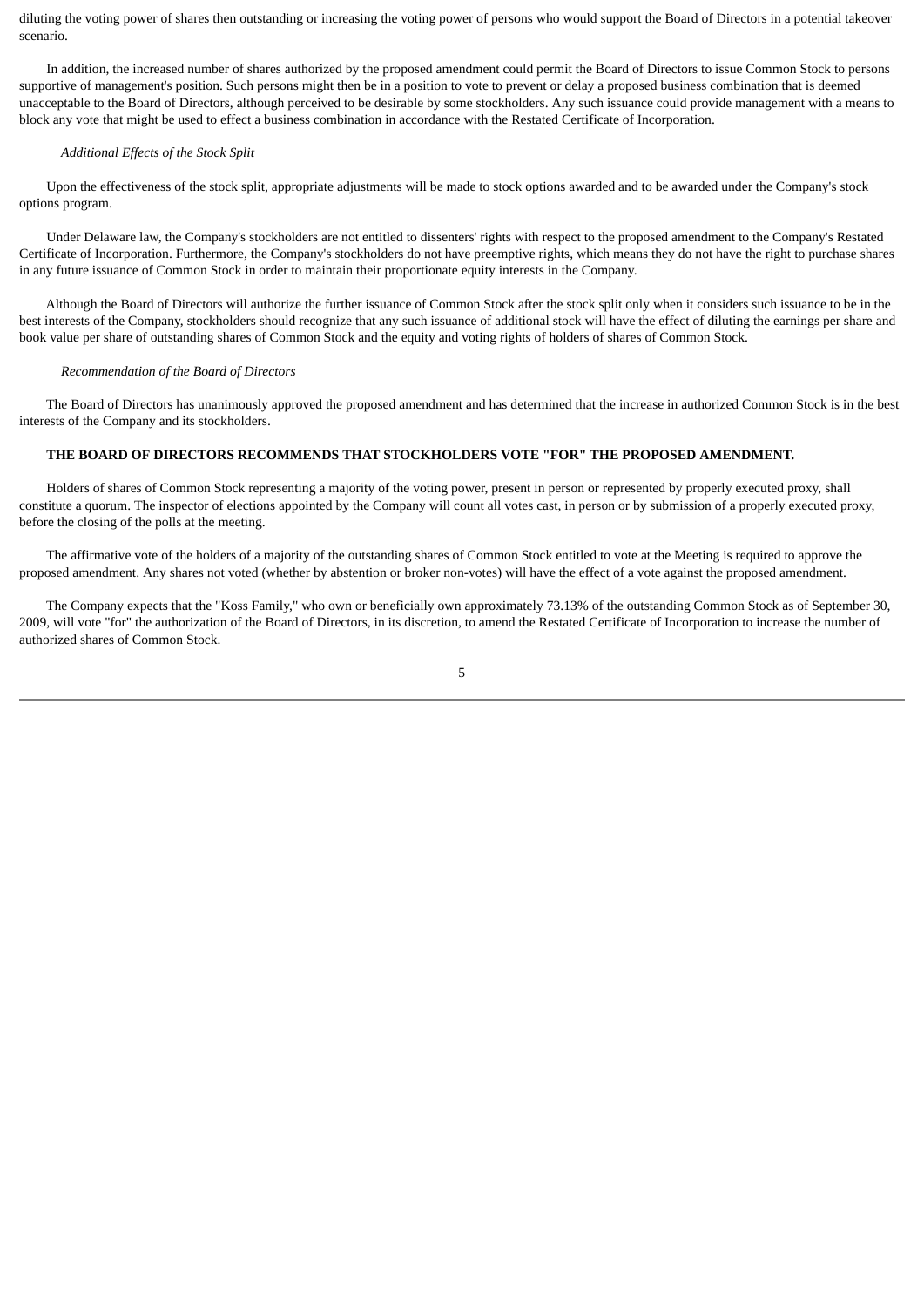#### **Beneficial Ownership of Company Securities**

 The following table sets forth, as of September 30, 2009, the number of shares of Common Stock "beneficially owned" (as defined under applicable regulations of the SEC), and the percentage of such shares to the total number of shares outstanding, for each current executive officer, for all directors and executive officers as a group, and for each person and each group of persons who, to the knowledge of the Company as of September 30, 2009, were the beneficial owners of more than 5% of the outstanding shares of Common Stock.

|                                                                  | Number of<br><b>Shares</b>      | <b>Percent of</b><br>Outstanding |
|------------------------------------------------------------------|---------------------------------|----------------------------------|
| Name and Business Address(1)                                     | <b>Beneficially</b><br>Owned(2) | Common<br>Stock(3)               |
| John C. Koss(4)                                                  | 1,404,476                       | 38.05%                           |
| Michael J. Koss(5)                                               | 999.976                         | 27.09%                           |
| John Koss, Jr.(6)                                                | 295,142                         | 8.00%                            |
| Thomas L. Doerr                                                  | 0                               | *                                |
| Lawrence S. Mattson                                              | $\overline{0}$                  | $*$                              |
| Theodore H. Nixon                                                | 2,480                           | $\ast$                           |
| John J. Stollenwerk                                              | 13,551                          | $\ast$                           |
| Sujata Sachdeva(7)                                               | 35,785                          | $*$                              |
| Declan Hanley(8)                                                 | 60,000                          | 1.63%                            |
| Lenore E. Lillie(9)                                              | 58,984                          | 1.60%                            |
| Cheryl Mike(10)                                                  | 40.494                          | 1.10%                            |
| All directors and executive officers as a group (11 persons)(11) | 2,910,888                       | 78.86%                           |
| Koss Family Voting Trust, John C. Koss, Trustee(12)              | 1,216,785                       | 32.96%                           |
| Koss Employee Stock Ownership Trust ("KESOT")(13)                | 339,258                         | 9.19%                            |
| Royce and Associates, LLC(14)                                    | 370,723                         | 10.04%                           |

(\*) denotes beneficial ownership of less than 1%.

- (1) Unless otherwise noted, the business address of all persons named in the above table is c/o Koss Corporation, 4129 North Port Washington Avenue, Milwaukee, WI 53212.
- (2) Unless otherwise noted, amounts indicated reflect shares as to which the beneficial owner possesses sole voting and dispositive powers. Also included are shares subject to stock options if such options are exercisable within 60 days of September 30, 2009.
- (3) All percentages shown in the above table are based on 3,691,353 shares outstanding and entitled to vote on September 30, 2009, plus (for Michael J. Koss, John C. Koss, Jr., Ms. Sachdeva, Mr. Hanley, Ms. Lillie, Ms. Mike, and for all directors and executive officers as a group) the number of options exercisable within 60 days of September 30, 2009. The percentage calculation assumes, for each individual owning options and for directors and executive officers as a group, the exercise of that number of stock options that are exercisable within 60 days of September 30, 2009.
- (4) Includes the following shares which are deemed to be "beneficially owned" by John C. Koss: (i) 61,732 shares owned directly or by his spouse; (ii) 1,216,785 shares as a result of his position as trustee of the Koss Family Voting Trust; (iii) 124,300 shares as a result of his position as co-trustee of the John C. and Nancy Koss Revocable Trust; and (iv) 1,659 shares by reason of the allocation of those shares to his account under the Koss Employee Stock Ownership Trust ("KESOT") and his ability to vote such shares pursuant to the terms of the KESOT—*see* "Executive Compensation and Related Matters—Other Compensation Arrangements—Employee Stock Ownership Plan and Trust."

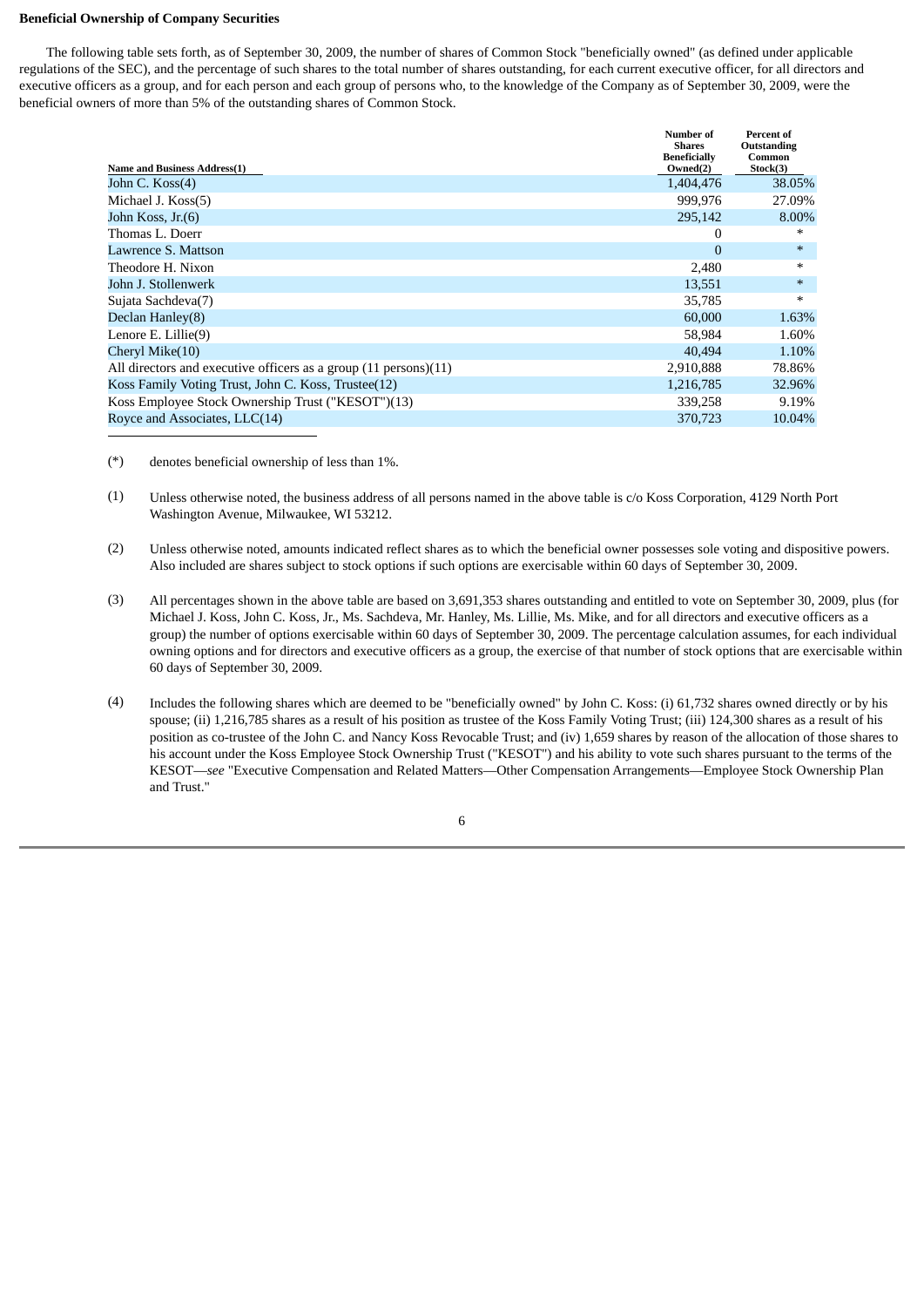- (5) Includes the following shares which are deemed to be "beneficially owned" by Michael J. Koss: (i) 538,380 shares owned directly or by reason of family relationships; (ii) 73,696 shares by reason of the allocation of those shares to his account under the KESOT and his ability to vote such shares; (iii) 111,034 shares as a result of his position as an officer of the Koss Foundation; (iv)85,000 shares with respect to which he holds options which are exercisable within 60 days of September 30, 2009; and (v) 339,258 shares which are held by the KESOT (*see* Note (9), below). The 73,696 shares allocated to Michael J. Koss' KESOT account, over which he holds voting power, are included within the aforementioned 339,258 shares but are counted only once in his individual total.
- (6) Includes the following shares which are deemed to be "beneficially owned" by John Koss, Jr.: (i) 247,642 shares owned directly or by reason of family relationships; (ii) 47,500 shares with respect to which he holds options which are exercisable within 60 days of September 30, 2009; and (iii) 53,495 shares by reason of the allocation of those shares to his account under the KESOT and his ability to vote such shares.
- (7) Includes the following shares which are deemed to be "beneficially owned" by Sujata Sachdeva: (i) 27,000 shares with respect to which she holds options which are exercisable within 60 days of September 30, 2009; and (ii) 8,785 shares by reason of the allocation of those shares to her account under the KESOT and her ability to vote such shares.
- (8) Includes the following shares which are deemed to be "beneficially owned" by Declan Hanley: (i) 60,000 with respect to which she holds options which are exercisable within 60 days of September 30, 2009.
- (9) Includes the following shares which are deemed to be "beneficially owned" by Lenore E. Lillie: (i) 10,044 shares owned directly; (ii) 31,654 shares with respect to which she holds options which are exercisable within 60 days of September 30, 2009; and (iii) 17,286 shares by reason of the allocation of those shares to her account under the KESOT and her ability to vote such shares.
- (10) Includes the following shares which are deemed to be "beneficially owned" by Cheryl Mike: (i) 28,000 shares with respect to which she holds options which are exercisable within 60 days of September 30, 2009; and (ii) 12,494 shares by reason of the allocation of those shares to her account under the KESOT and her ability to vote such shares.
- (11) This group includes 11 people, all of whom are listed on the accompanying table. To avoid double-counting: (i) the 339,258 total shares held by the KESOT and deemed to be beneficially owned by Michael J. Koss as a result of his position as a KESOT Trustee (*see* Note (5), above) include shares allocated to the KESOT accounts of John C. Koss, Michael J. Koss, John Koss, Jr., Ms. Sachdeva, Ms. Lillie, and Ms. Mike, in the above table but are included only once in the total; and (ii) the 1,216,785 shares deemed to be beneficially owned by John C. Koss as a result of his position as trustee of the Koss Family Voting Trust (*see* Note (4), above) are included in his individual total share ownership and are included only once in the total.
- (12) The Koss Family Voting Trust was established by John C. Koss. The sole trustee is John C. Koss. The term of the Koss Family Voting Trust is indefinite. Under the Trust Agreement, John C. Koss, as trustee, holds full voting and dispositive power over the shares held by the Koss Family Voting Trust. All of the 1,216,785 shares held by the Koss Family Voting Trust are included in the number of shares shown as beneficially owned by John C. Koss (*see* Note (4), above).
- (13) The KESOT holds 339,258 shares. Authority to vote these shares is vested in KESOT participants to the extent shares have been allocated to individual KESOT accounts. All 339,258 of these KESOT shares are also included in the number of shares shown as beneficially owned by Michael J. Koss (*see* Note (5), above). Michael J. Koss and Cheryl Mike (the Company's Vice President of Human Resources) serve as Trustees of the KESOT and, as such, they share dispositive power with

7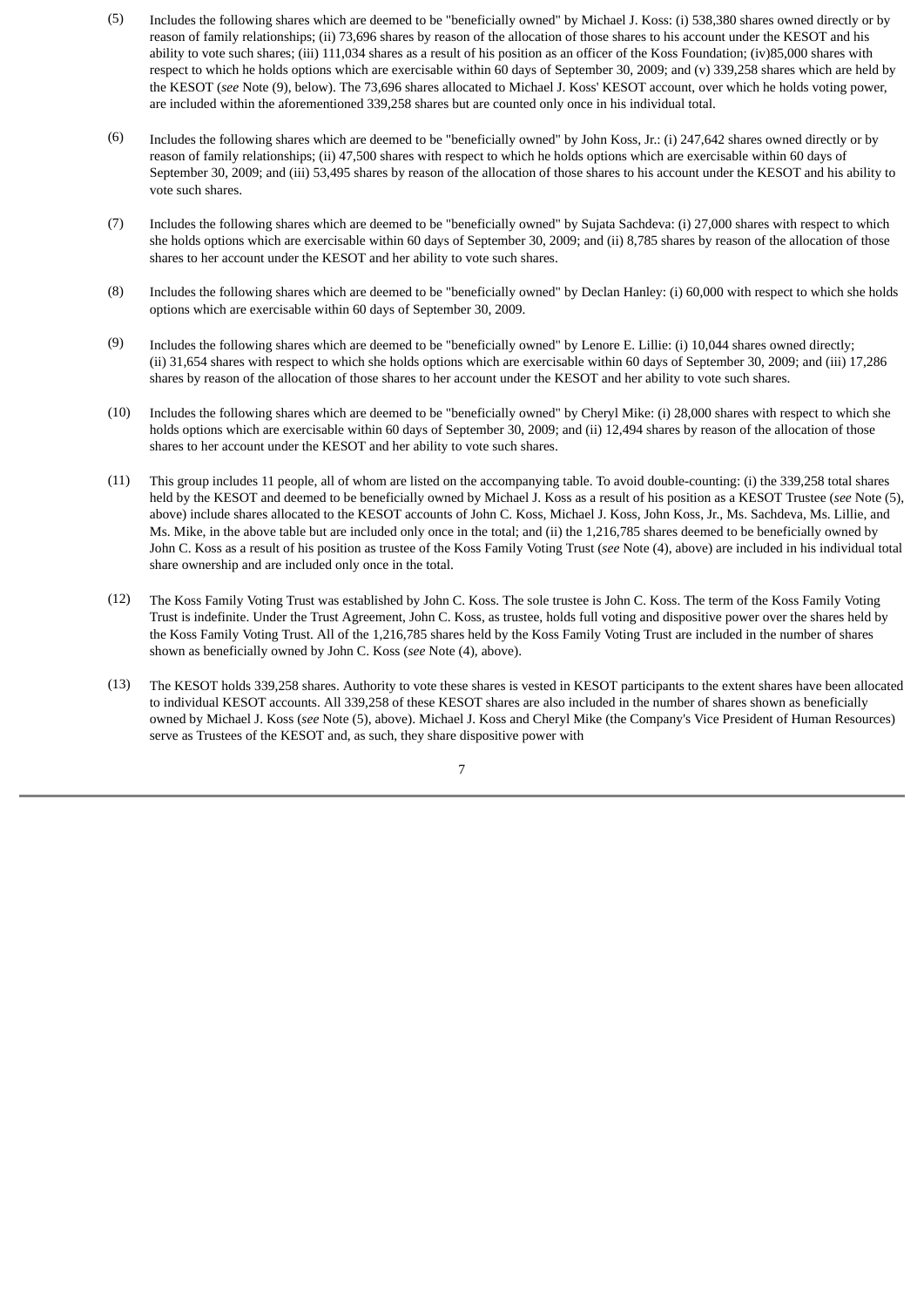respect to (and are therefore each deemed under applicable SEC rules to beneficially own) all 339,258 KESOT shares.

(14) 1414 Avenue of the Americas, New York, NY 10019. The share ownership reported by Royce & Associates, LLC is based on the most recently available public information obtained by the Company from the amended Schedule 13G filed with the SEC by Royce & Associates, LLC on July 09, 2009.

#### **PROPOSAL 2. TRANSACTION OF OTHER BUSINESS**

<span id="page-9-0"></span> The Board of Directors of the Company is not aware of any other matters that may come before the meeting. If any other matters are properly presented to the meeting for action, it is the intention of the persons named as proxies in the enclosed form of proxy to vote such proxies in accordance with their best judgment on such matters.

## **STOCKHOLDER PROPOSALS FOR SPECIAL MEETING**

<span id="page-9-1"></span> There are no stockholder proposals on the agenda for the Meeting. In order to be eligible for inclusion in the Company's proxy materials for its 2010 Annual Meeting, a stockholder proposal must be received by the Company no later than May 11, 2010 and must otherwise comply with the applicable rules of the SEC. To avoid controversy over when a stockholder proposal is received, stockholder proposals should be sent by certified mail, return receipt requested, and should be addressed to the Secretary of the Company.

By Order of the Board of Directors

Sujata Sachdeva, Secretary

Milwaukee, Wisconsin , 2009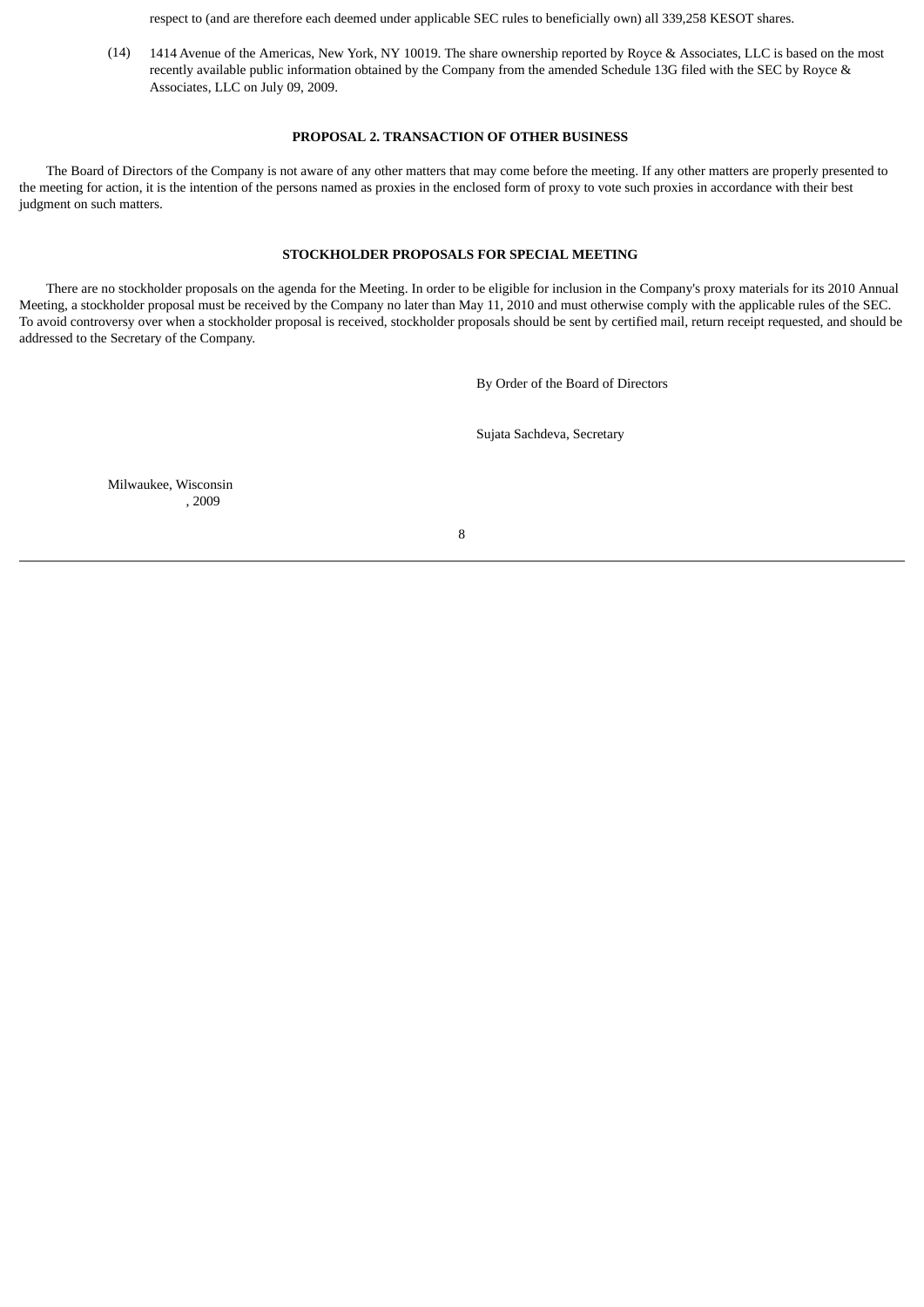## **PROPOSED TEXT OF ARTICLE V OF KOSS CORPORATION RESTATED CERTIFICATE OF INCORPORATION**

<span id="page-10-1"></span><span id="page-10-0"></span>The text of the proposed amended and restated Article V of the Restated Certificate of Incorporation of Koss Corporation is as follows:

 The aggregate number of shares of capital stock which the Corporation shall have the authority to issue is twenty million (20,000,000) shares designated as "Common Stock" with \$.005 par value.